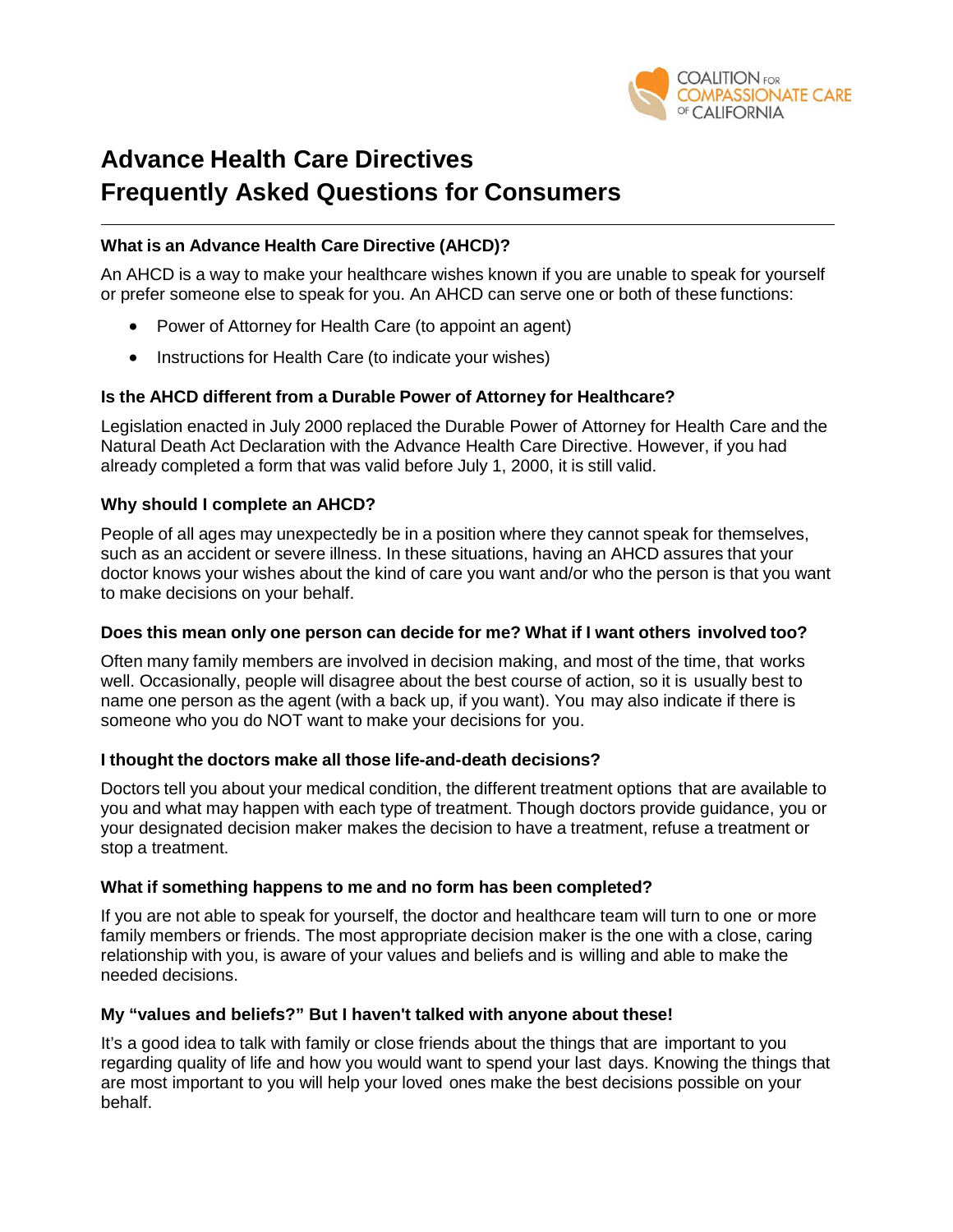# **What if I don't want to appoint an agent? Or don't have one to appoint?**

You do not have to appoint an agent. You can still complete the Instructions for Health Care, and this will provide your doctors with some basic information to guide your care.

# **What kinds of things can I write in my Instructions for Health Care?**

You can, if you wish, write your preferences about accepting or refusing life-sustaining treatment (like CPR, feeding tubes, breathing machines), receiving pain medication, making organ donations, indicating your main doctor for providing your care, or other things that express your wishes and values. If you have a chronic or serious illness, you may also want to talk with your doctor about specific treatments that you could face and ask him/her to help you document your decisions on a POLST form.

# **What is a POLST form?**

POLST stands for Physician Orders for Life-Sustaining Treatment and was adopted in California in 2009. It is a voluntary form, which must be signed by you (or your agent) and your physician, and indicates the types of life-sustaining treatment you do or do not want if you are seriously ill. POLST asks for information about your preferences for CPR, use of antibiotics, feeding tubes, etc. POLST doesn't replace your AHCD, but when you are seriously ill, it helps translate it into medical orders that must be followed in all healthcare settings.

# **If I appoint an agent, what can that person do?**

Your agent can make all decisions for you, just like you would if you could. Your agent can choose your doctor and where you will receive your care, speak with your healthcare team, review your medical record and authorize its release, accept or refuse medical treatments and make arrangements for you when you die. You should instruct your agent on these matters so he or she knows how to decide for you. The more you tell your agent the better he or she will be able to make those decisions on your behalf.

#### **When does my agent make decisions for me?**

Usually the agent makes decisions only if you are unable to make them yourself – such as, if you've lost the ability to understand things or communicate clearly. However, if you want, your agent can speak on your behalf at any time, even when you are still capable of making your own decisions. You can also appoint a "temporary" agent – for example, if you suddenly become ill, you can tell your doctor if there is someone else you want to make decisions for you. This oral instruction is just as legal as a written one.

#### **Are there other oral instructions that don't involve a written form?**

Yes. You can make an individual healthcare instruction orally to any person at any time, and it is considered valid. All healthcare providers must document your wishes in your medical record. But it is often easier to follow your instructions if they are written down.

#### **Can I make up my own form or use one from another state?**

Yes. Any type of form is legal as long as it has at least three things:

- 1. Your signature and date,
- 2. The signature of two qualified witnesses with their witness statements (see below), and
- 3. If you reside in a skilled nursing facility, the signature of the patient advocate or ombudsman.

**Witness Statement:** Witnesses must sign a statement on the AHCD indicating that they a) know who you are or have been shown proof of your identity, b) are 18 years old or more, c) are not your healthcare provider or working for your provider, d) are not your healthcare agent, and